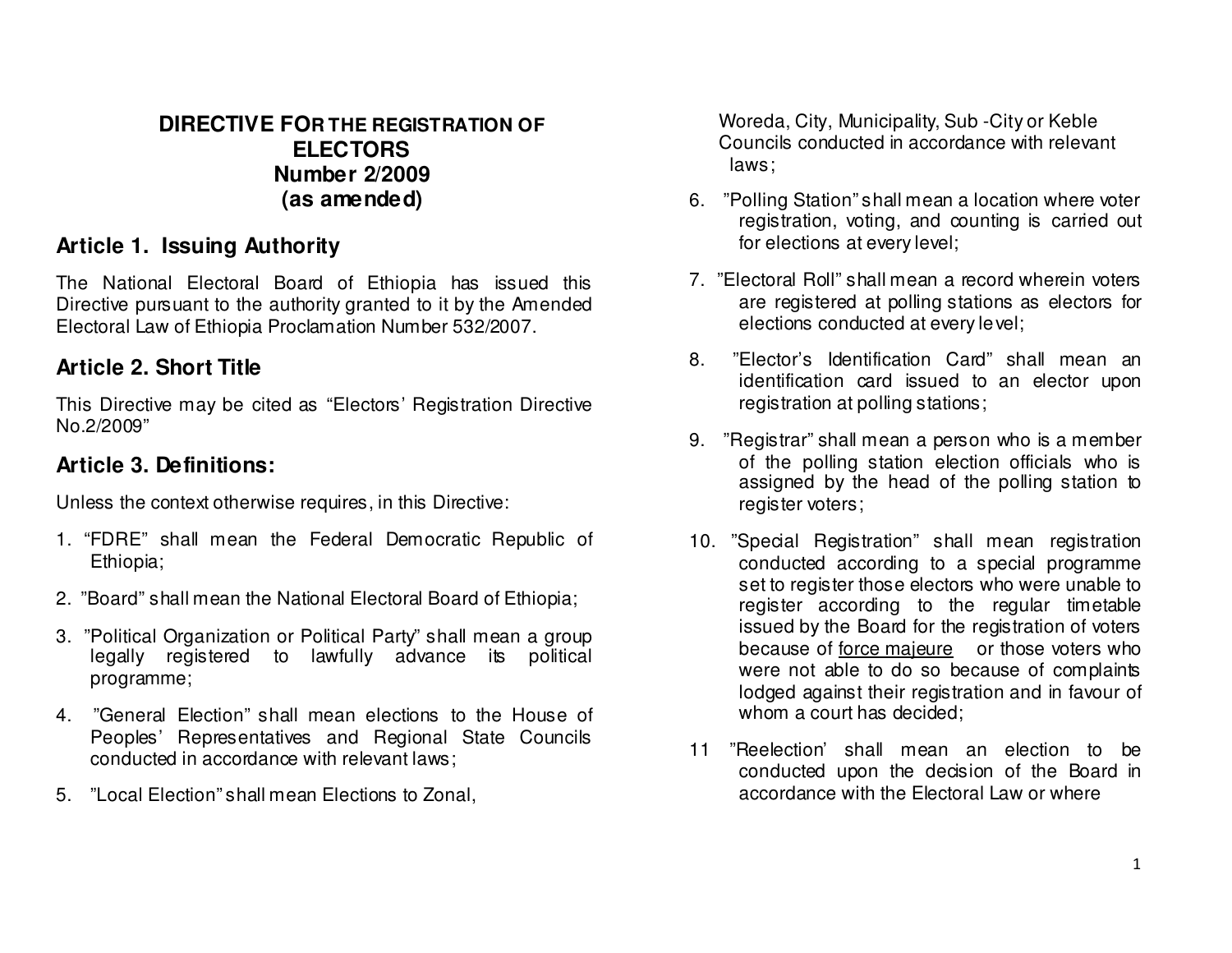candidates get equal votes and it becomes impossible to determine the winner;

- 12. "Bye-election "shall mean an election conducted to fill in vacant seats of members whose mandates are terminated due to recall or any other reason;
- 13. "Referendum" shall mean a system of voting conducted when decided in accordance with the Constitution of the FDRE to assess public interest and to know the decision of the public;
- 14. "Electoral Law" shall mean the Proclamation to Amend the Electoral Law of Ethiopia Proclamation No. 532/2007;
- 15. "Person" shall mean any natural or juridical person.

#### **Article 4. Scope of Application**

This Directive shall be applicable to general and local elections, bye-elections and reelections, and also to referendums conducted in accordance with the Constitution.

#### **Article 5. Objective**

The objective of this Directive is to set up a transparent system whereby the citizens are able to register impartially and without harassment so as to participate in government by electing their deputies.

#### **Article 6. Gender Reference**

In this Directive, provisions set out in the masculine gender shall also apply to the feminine gender.

### **Article7. Structure of the Polling Station Organs**

- 1. Each polling station shall have a committee composed of five election officials recruited from the constituency according to the electoral law.
- 2. Each election official shall fulfill the following criteria:
	- A. be loyal to the FDRE Constitution;
	- B. be non-partisan;
	- C. be a professional as the case may be;
	- D. be known for his good conduct.
- 3. Each polling station shall have five public observers who are impartial and elected by the public.
- 4. Each polling station shall have a Grievance Hearing Committee chaired by the head of the polling station and have two public observers as members.
- 5. The head of the polling station shall assign two of the election officials of the polling station as registrars.
- 6. The registration of voters shall be conducted by the assigned registrars.
- 7. Without prejudice to the provisions of sub- article 5 above, if an election official assigned as a registrar cannot be present at his post because of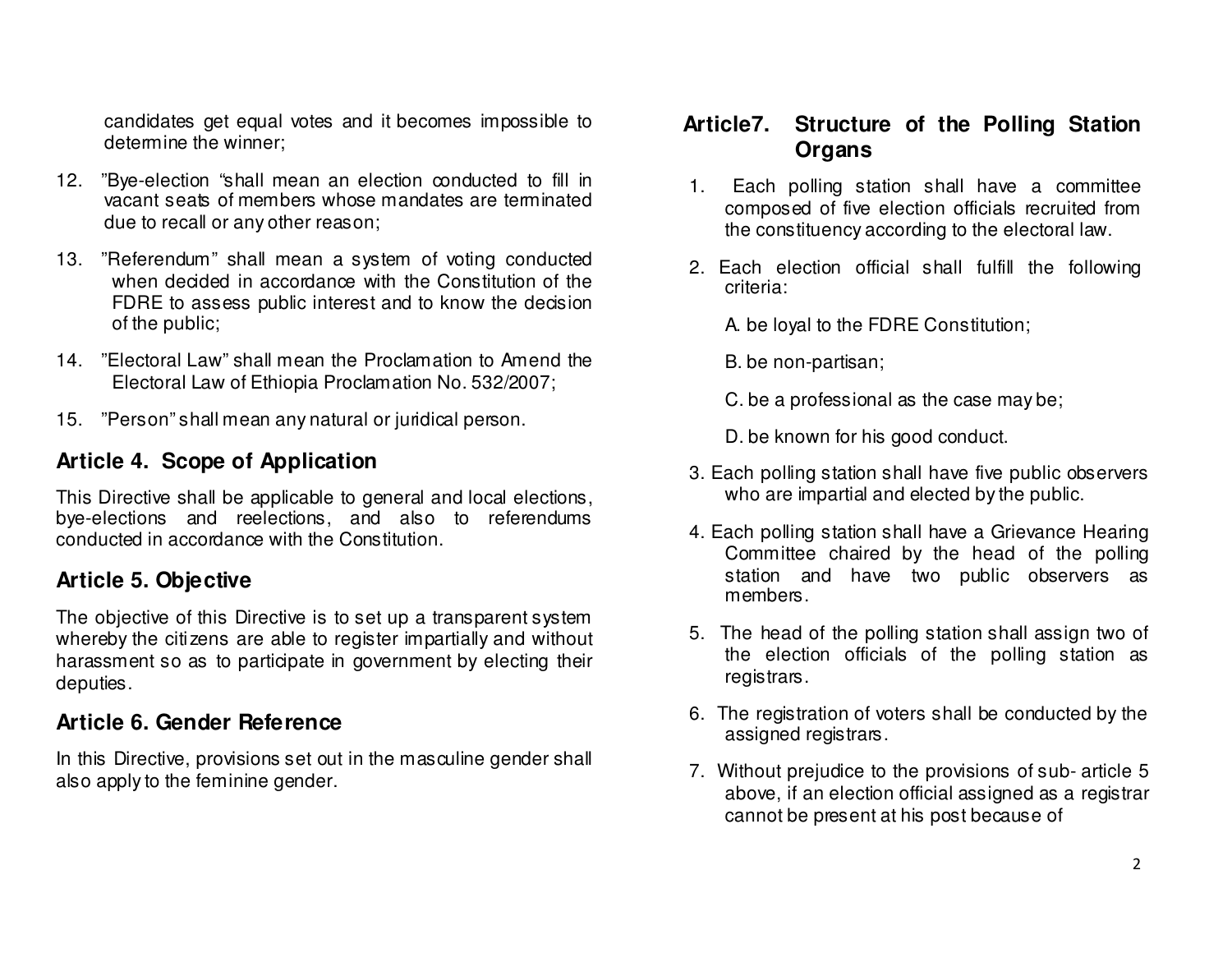force majeure, the head of the polling station shall instruct another polling station official to temporarily carry on the registration.

- 8. If a registrar cannot be present permanently at his post the head of the polling station shall replace him by immediately assigning one of the polling station officials present to take over as registrar.
- 9. Any polling station official assigned as a registrar:
	- A. Shall perform the task of registering of voters. He shall fill out the elector's identification card and shall immediately issue it to the registered voter;
	- B. When registering electors on the electors roll assigned to him, he shall do so only by using ball- point pens, in legible handwriting with no cancellation or erasure.

### **Article 8. Registration Timetable**

- 1. Registration of candidates for general elections shall, throughout the nation, begin and end at dates to be fixed by the Board. The Board shall consult political parties before deciding on the dates for registration.
- 2. The Board shall, based on the constitution or decision of concerned Regional States, issue registration timetable for local elections. It shall hold consultations with political parties on the timetable.
- 3. The Board shall indicate the date of registration in its election timetable and continually announce the date on

the mass media and advertise it 15 days before the start of the registration.

4. The registration of electors shall be carried out according to the timetable issued by the Board during government office working hours, weekends and public holidays

# **Article 9. Special Registration**

- 1. The Board may, under special circumstances, decide a special registration date.
- 2. The Board decides on a special registration date:
	- A. to enable a person, who is eligible to vote buthas encountered a force majeure, to register as an elector and
	- B. a person who comes to register by virtue of an appellate court decision after the deadline for registration has passed.
- 3. If the Board decides on a special registration date pursuant to this article:
	- A. it shall publicize its decision in any media it deems fit so that all those bodies who are concerned may be aware of it;
	- B. when polling stations receive the decision according to 'a' above, they shall issue an announcement so that the concerned electors may register pursuant to the directive issued by the Board.
	- C. polling stations shall register those electors who are allowed to register because of special circumstances within the timetable for special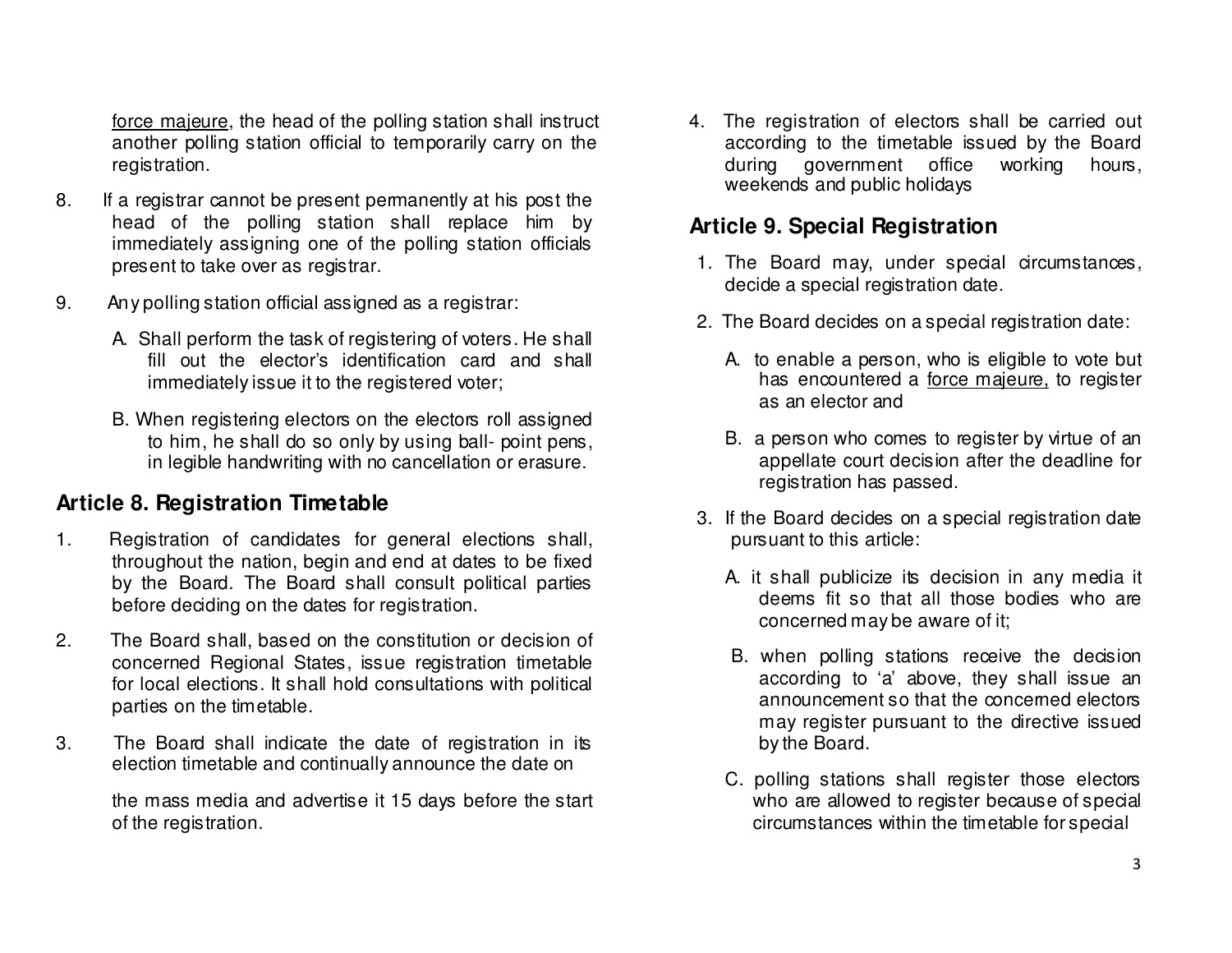registration on a special electors roll meant for this purpose at the end of the electors roll.

- **Article10. Distribution of Documents and Advance Preparation for Elector Registration**
- 1. The Board shall have all the documents to be used for the registration of electors delivered to all constituency offices 10 days before the commencement of the registration of electors.
- 2. The Board and election officials at all levels shall have the documents for elector registration delivered to the polling stations at least 8 days before the commencement date of elector registration.
- 3. The Board shall give training to election executive bodies at all levels on elector registration.

#### **Article 11. Transfer of Election Documents and Materials**

Each Constituency shall take delivery of documents and other materials sent to it for the registration of voters and dispatch it with appropriate care to every polling station. The transfer shall be effected against a legal transfer form.

### **Article 12. Safekeeping of Election Documents and Materials**

1. Election officials at all levels shall make due care to be taken when election documents and materials are dispatched by the Board to the constituencies or to polling stations.

- 2. Constituency and polling station election officials shall prepare a suitable place for receiving and safekeeping of electors' rolls and other election documents and materials.
- 3. Constituency and polling station officials shall carefully keep the electors roll, and other election documents and materials in a secure place so that the documents and materials are safe from being damaged, burnt or stolen.

#### **Article 13. Place for the Registration of Electors**

- 1. The registration of electors shall be undertaken at polling stations established by the Board in the constituency where the electors reside.
- 2. It is prohibited to register electors outside polling stations by going door to door to their homes or other similar places.
- 3. Without prejudice to the provisions of sub -article 2 of this article, the Board may establish mobile polling stations taking into account the lifestyle of pastoralists.
- 4. Election officials shall arrange the place for the registration of electors and other election activities in such a way that it will be convenient to carry on these activities, and that it is centrally located and easily identifiable by electors.
- 5. The polling station where elector registration is carried out shall be announced to the public in time.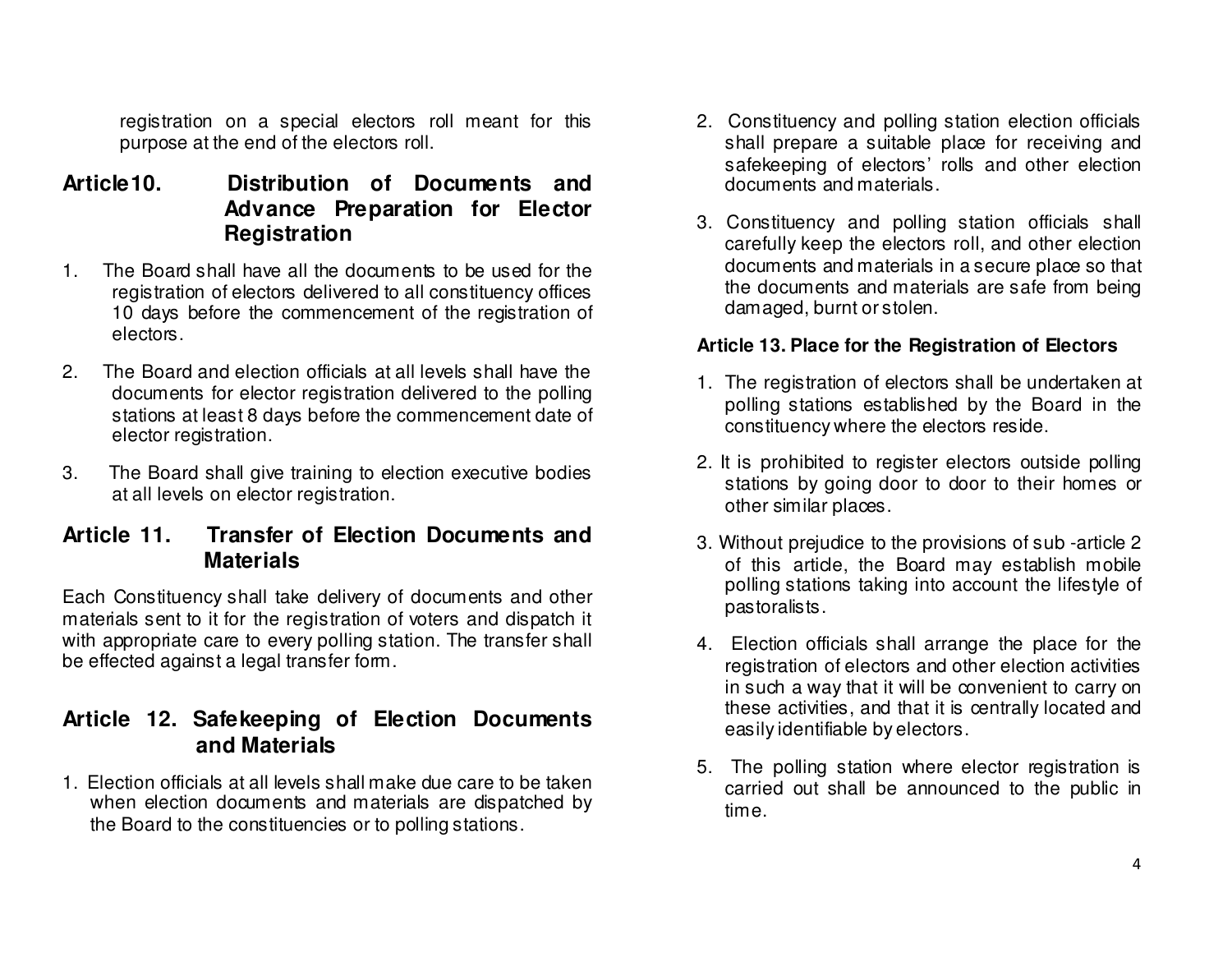- 6. There shall not be more than one polling station at the same place.
- 7. In any election, the number of electors accommodated by a polling station shall not exceed one thousand.
- 8. If the Board estimates that there are more than one thousand electors in a polling station, it shall divide them into two groups and it shall have them register in two polling stations.
- 9. When the Board thus divides a polling station, it shall assure that it is not complicated and that it is clearly delimited and convenient to the elector.
- 10. The Board may change the venue of a polling station; it shall immediately inform competing political parties, candidates and the electorate of any change in the location of polling stations.

### **Article 14. Places that cannot serve for the Registration of Electors**

The following places shall not serve as places for the registration of electors:

- 1. Military camps
- 2. Police stations
- 3. Churches
- 4. Mosques
- 5. Hospitals
- 6. Bars
- 7. Buildings of political or religious organizations and
- 8. Private homes

### **Article 15. Preparation of a Polling Station**

- 1. With a view to making a polling station suitable for the registration of electors polling station election officials shall make the following preparation:
	- A. For the purpose of registering electors they shall prepare a room, tent or shed with a separate entrance and exit;
	- B. They shall arrange the seating in such a way that the public observers and candidates' representatives are seated opposite the registrars where they will be able to observe the process by seeing and hearing clearly the coming and going of electors to and from the place of registration;
	- C. They shall prepare a waiting area where electors who come to register are protected from the elements;
- 2. 15 days before the commencement of elector registration, election officials of polling stations shall clearly announce to the electorate:
- A. The approach of the date for elector registration and indicate the duration of the registration process by specifying the dates when it will begin and end, and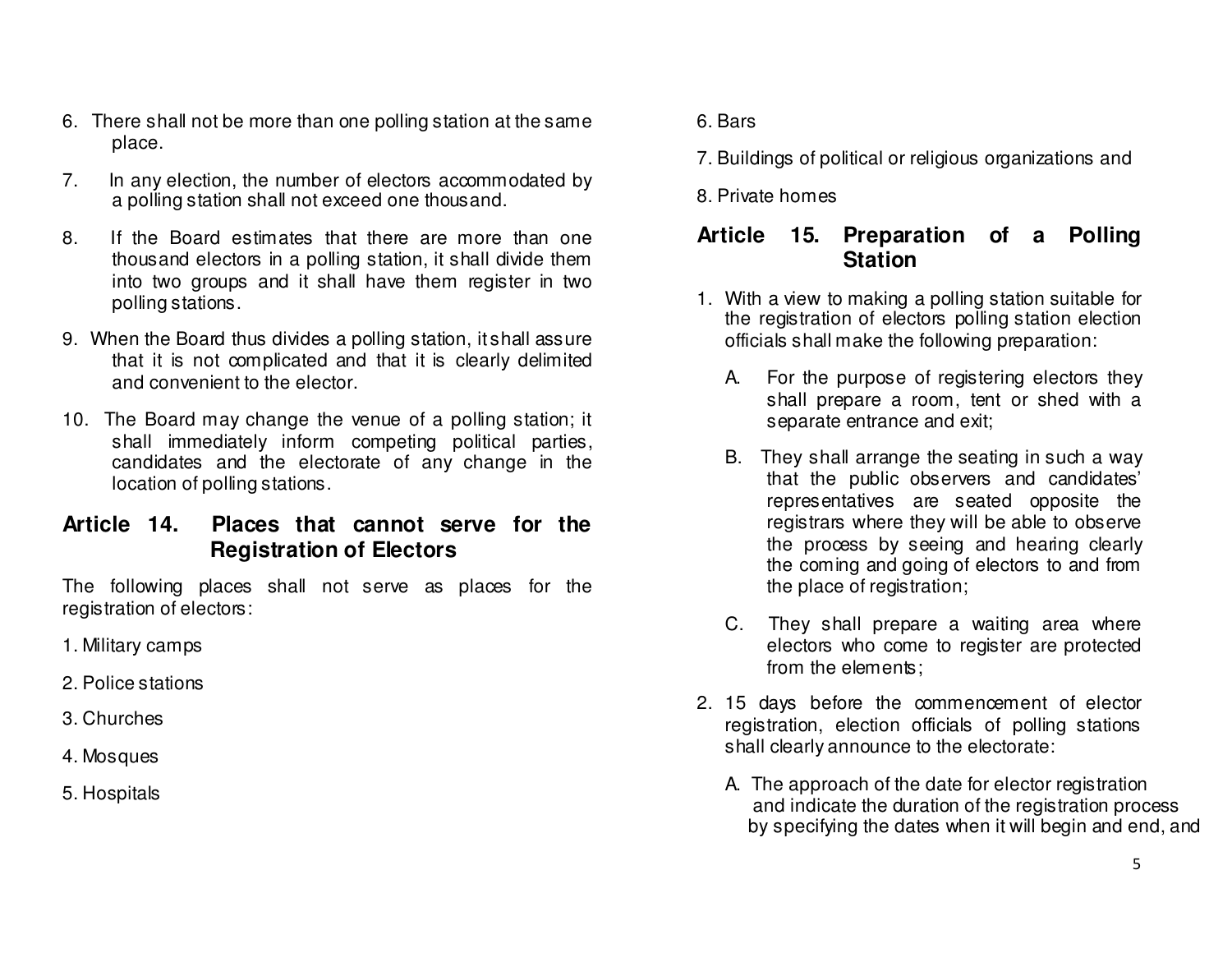- B. The polling station where the elector registration will be carried out.
- 3. With a view to enabling the electors to register without any hassle, the announcement under sub article 2 of this article shall:
	- A. be conspicuously written on a paper prepared for this purpose and hung or posted within the premises of the polling station or
	- B. be posted at a place where people congregate in large numbers or
	- C. be officially publicized in a way they dim fit.
- 4. Election officials shall see to it that electors roll, the elector ID cards, ink pads and other documents and materials necessary for the registration of electors are ready.

### **Article 16. Preparation of Electors Rolls**

- 1. Each polling station shall have two electoral rolls of its own according to the electoral law.
- 2. Before the date of the commencement of the registration of candidates, the electoral roll shall be prepared in the following manner:
	- A. On the front cover of the first and the second roll, it shall be written Roll Number 1 and Roll Number 2 respectively;
	- B. The name of the region, zone, woreda, kebele and the polling station and the year shall also be written on the front cover of both rolls;

C. Page numbers should be carefully written in the space provided on the internal pages of the rolls;

#### **Article 17. Persons Who Shall Be Present at the Place for Elector Registration**

- 1. The following persons shall be present at the polling stations where electors are registered during the days when electors are registered:
	- A. Election officials;
	- B. Stationary agents of competing political partiesor private candidates;
	- C. Public observers
- 2. Ten days before the commencement of the registration of electors, the head of the polling station shall notify in writing the persons enumerated under sub -article 1 of this article, to be present at the polling station on the date of registration;
- 3. The process of registration of electors shall not be interrupted because of the absence of a public observer, a representative of a competing political party or a private candidate who has been served notice to be present during the time of registration.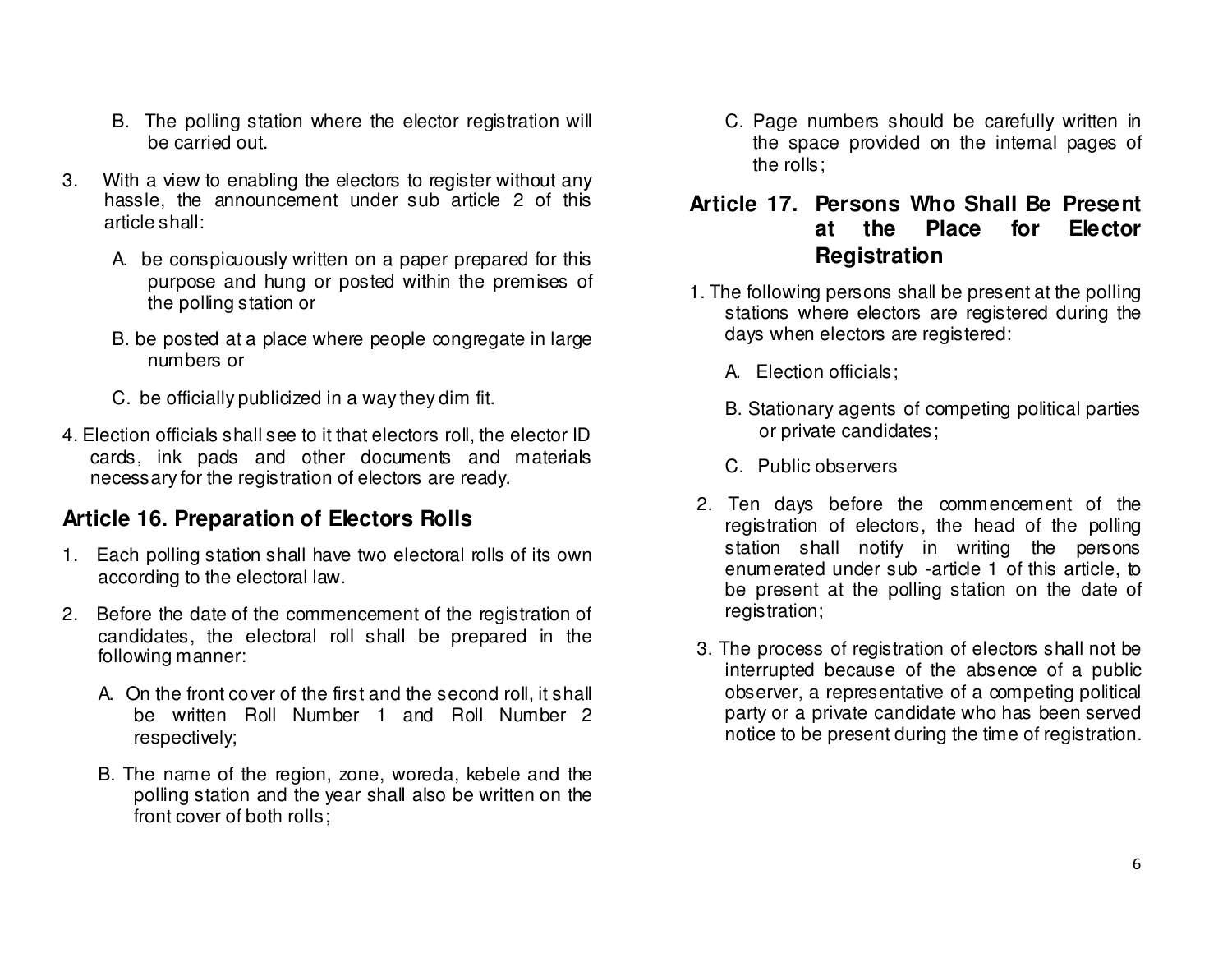# **Article 18. Criteria for Registration as an Elector**

- 1. A person shall fulfill the following criteria to be registered as an elector:
	- A. is an Ethiopian;
	- B. is 18 years old or above at the time of registration;
	- C. has been residing within the constituency for at least 6 months.
- 2. Where there is no written evidence to prove that the age of a person who wants to be registered or whether there is doubt in this regard, it shall be decided based on the testimony of a senior member of the family or relative of the person and where these are not available by any person who knows about the age of the individual after which the person shall be registered.

# **Article 19. Identification Cards to be presented to register as an Elector**

- 1. A person who is eligible to register as an elector can do so in a polling station near his residence by presenting one of the following documents as the case may be:
	- A. an identification card to prove residence issued by the kebele in the city or rural area where the elector is a resident;
	- B. Employee identification card;
	- C. Student identification card;
	- D. Passport or
- E. in the absence of one of the above identity cards, a recently issued driver's license, a certificate to prove residence, a document given to prove discharge from the army, a refugee card issued by the United Nations or ID card issued to those who receive retirement benefits bearing a recent photograph of the elector or other similar identity cards.
- 2. An identification card issued according to sub article 1 'A' to 'D' may, irrespective of its validity, serve for the purpose of registration
- 3. In the absence of the above mentioned documents it is possible to register an elector:
	- A. where the registrars recognize the elector or
	- B. where it is possible to identify the elector through a traditional or customary way.
- 4. If it is still impossible to identify the elector through the means provided above registration may be carried out where it is possible to recognize the elector based on the testimony of public observers, which shall be duly recorded in the minutes.
- 5. The minutes recorded pursuant to sub- article 4 above shall be signed by polling station public observers and election officials.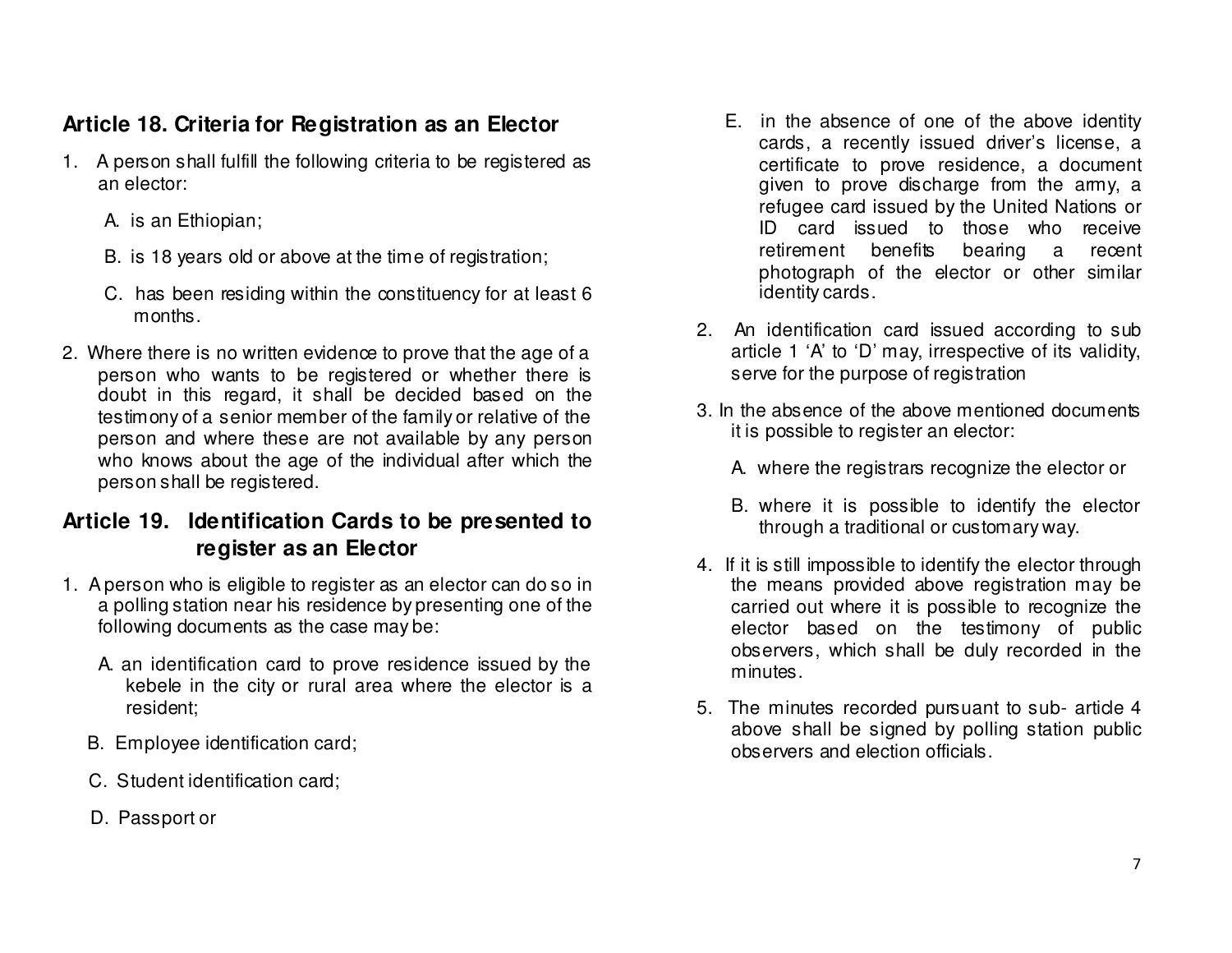### **Article 20. Persons ineligible to register as electors**

Persons listed hereunder cannot register as electors:

- 1. A person who is not an Ethiopian national;
- 2. A person who is below 18 years of age on the date of registration;
- 3. A person who is notoriously insane;
- 4. A person who is serving a prison term;
- 5. A person who has been deprived by law of his right to vote.

# **Article 21. The Registration Process**

- 1. A person who appears before a registrar to be registered as an elector shall answer correctly all the questions addressed to him by the registrar with a view to establishing his identity; all the information he provides in this regard shall be carefully entered in the register prepared for this purpose.
- 2. To avoid a lopsided registration in only one of the registers, election officials shall effect the registration of electors as evenly distributed as possible between the two electoral rolls.
- 3. Eligible voters shall be served in order of their arrival and an elector whose turn it is to register shall appear before one of the registrars and his name shall be entered in the electors roll.
- 4. Old people and people with physical disabilities shall be given priority after informing the head ofthe polling station thereof.
- 5. The registrars shall, for the benefit of the public observers and the elector himself, speak out the particulars that they enter onto the electoral roll.
- 6. After an elector has been registered, he shall be made to put his signature or finger print depending on his abilities, or if a person is missing all his fingers, the registrar shall assist him to make a mark as far as is possible under the circumstances.
- 7. The infirm and the blind that are eligible to register as electors may register in person with the help of their assistants.
- 8. The assistant to infirm or blind persons shall be:
	- A. An Ethiopian;
	- B. 18 years old or above and
	- C. A person who is not a candidate or a representative of a candidate.

### **Article 22 . Registration in person at one time and in one place**

1. No elector shall be registered more than once in one polling station or in more than one polling station.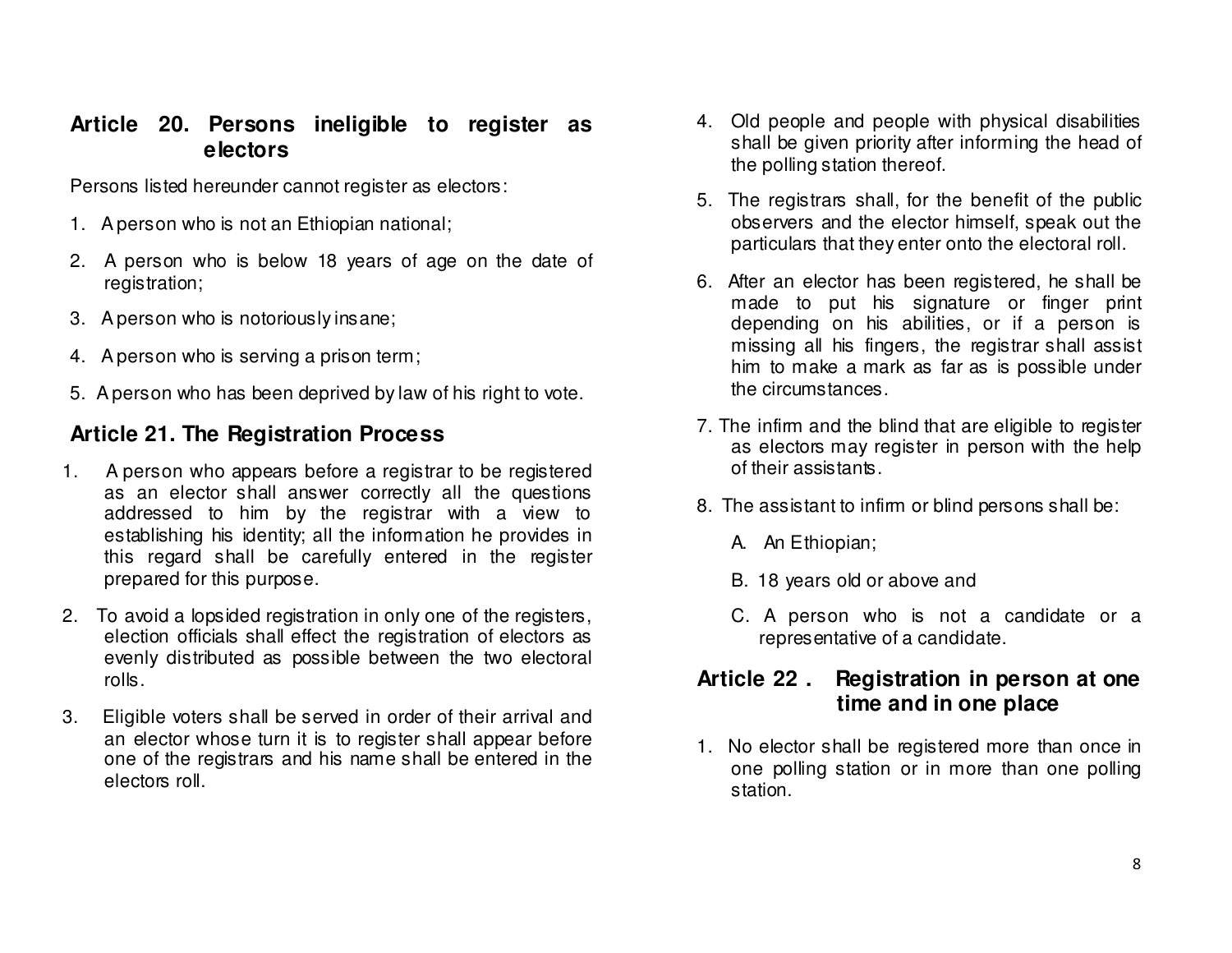2. The registration of electors including special registration shall be carried out only by appearing in person.

### **Article 23. Elector's Identification Card**

Every person who is legally registered as an elector:

- 1. Shall be issued with an elector's identification card;
- 2. Each elector's identification card shall have the following paragraphs wherein all the particulars entered on the electoral register shall be copied:
	- A. the name of the elector including that of his grandfather;
	- B. his address- region, zone, woreda, kebele, polling station, house number, village and locality;
	- C. Roll number, serial number and page number;
	- D. the signature of the elector and the signature of the registrar and
	- E. The date of registration.
- 3. An elector shall have only one elector's identification card.
- 4 . Any person who is registered as an elector shall carry his elector's identification card when he comes to the polling station on polling day.
- 5. Any elector whose elector's identification card has been lost or damaged may inform the matter to the polling station during working hours before or on voting day. Where the polling station is convinced of the matter, the elector may get a replacement or be allowed to vote.

# **Article 24. Particulars of the Electoral Roll**

- 1. The electoral roll shall have columns for entering the following particulars:
	- A. serial number of registration
	- B. date of registration
	- C. full name, including that of the grandfather
	- D. age
	- E. sex
	- F. duration of residence within the constituency
	- G. signature or thumb mark at the time of registration
	- H. signature or thumb mark during voting
	- I. house number/village or locality/
	- J. remarks
- 2. The particulars mentioned under sub -article 1'C' 'D' 'E' 'F' 'G' and 'I' of this article shall be used during elector registration to enter the information obtained by asking the elector who came to be registered and by verifying his documents.
- 3. What is provided for under sub article 1- 'H' of this article is the column on which the elector puts hissignature on polling day.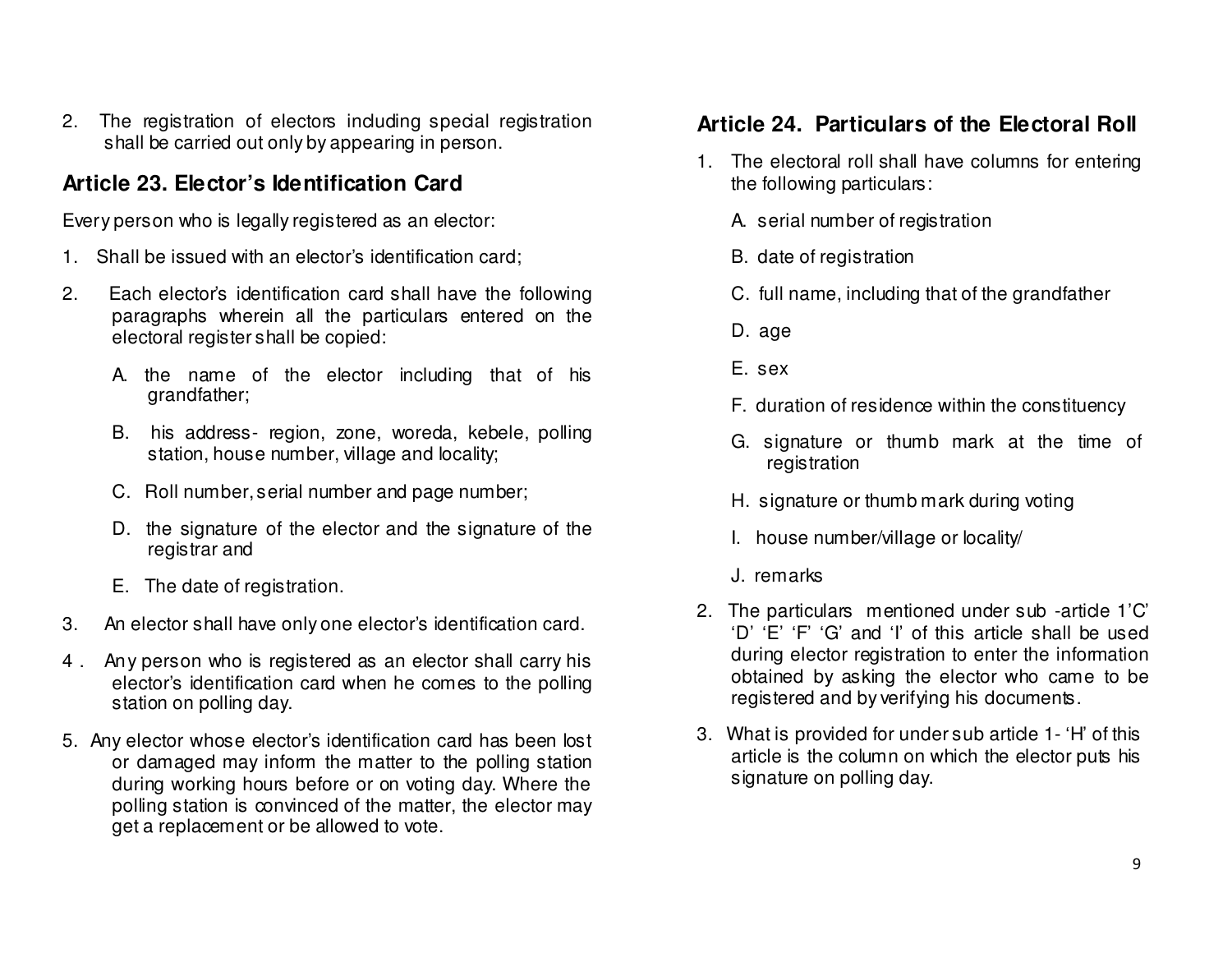4. If multiple elections are to be held and the elector has to register only once, then additional columns similar to the one provided for under sub article 'H' could be added.

### **Article 25. Minutes to be recorded upon conclusion of each day's Registration**

- 1. Upon the condusion of each day's elector registration, the last elector's serial number and the total number of registered electors shall be filled out according the form prepared by the Board.
- 2. The form shall be signed by the registrars of the polling station and a representative of the polling station public observers.
- 3. The form thus recorded and signed shall be carefully kept in the polling station.

# **Article 26. Closure of the Regular Elector's Roll**

On the final day of elector's registration at the end of the time for elector registration:

- 1. The registration on both rolls shall stop;
- 2. Both rolls shall immediately be closed after the activities mentioned hereunder are undertaken;
	- A. On both rolls, an unbroken zigzag line shall be drawn from left to right on the lines below the name of the last elector registered.
	- B. After the rolls have been closed according to 'A' above, the total number of electors on each register shall be

classified by sex and entered separately for the purpose of certification.

- C. The total number of electors arrived at as on 'B' above shall be entered on the last line at the end of the last page of each roll by writing: "Male ------- Female---------- Total----------". This shall be recorded in the minutes and signed by polling station officials and the public observers.
- D. No new electors shall be registered or shall new entries be made or shall anything else be written on the electoral roll after it has been closed and after it has been signed by election officials and public observers unless the Board specially decides otherwise and communicates its decision to the concerned polling stations through an appropriate notice.
- E. In addition to the certified document recorded on the final date of elector registration, election officials and public observers shall put their signature at the end of the entry made on each roll according to sub -article 2(c) of this article.

# **Article 27. Closure of the Special Roll**

After electors have been registered on the special roll pursuant to the decision of the Board to this effect pursuant to Article 9 of this Directive, the special roll shall be closed in the following manner: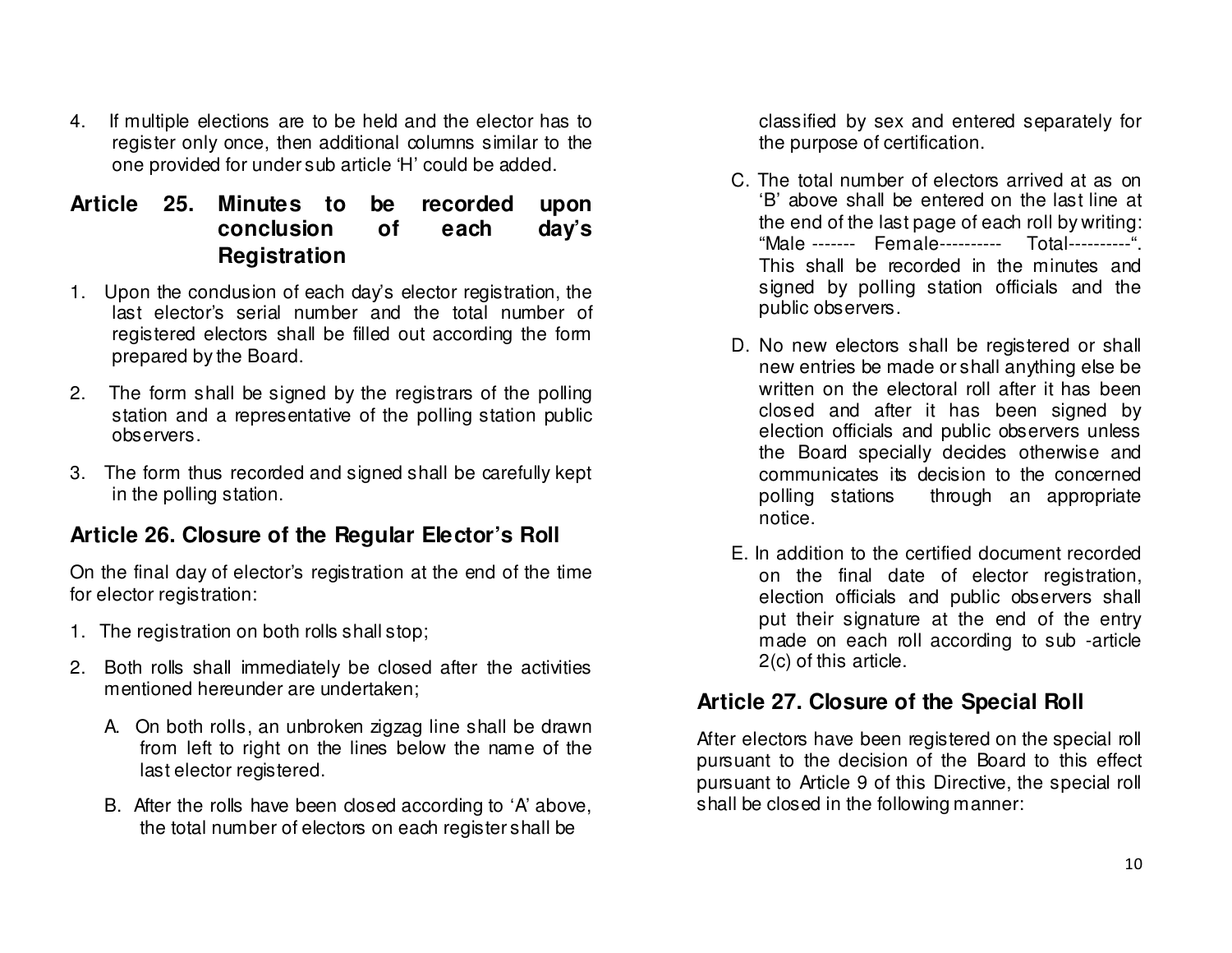- 1. Special registration shall be concluded and the roll closed according to the timetable issued by the Board;
- 2. The closure of the special register shall follow the procedure laid down under Article 26 of this Directive for the closure of the regular electors roll.

### **Article 28. Displaying Electoral Roll to the Public**

- 1. Upon the conclusion of electors registration, the electoral roll shall be officially displayed to the public for five consecutive days within the premises of the pollingstation.
- 2. The electors roll shall be displayed to the public in the following manner:
	- A. The persons who shall take delivery of the electors roll and are responsible to display it to the public are those election officials who are assigned as registrars;
	- B. The head of the polling station shall arrange for the members of the public who wish to see the electors roll to present themselves one by one according to the order of their arrival;
	- C. The registrars shall show the information requested by the public;
	- D. A person who requests to see the electors roll shall only look at the relevant pages of the roll or listen to it being read and he shall never touch the electorsroll or write anything in it or make any mark thereon.
- 3. Any person who wishes to look at the electors register shall carry an identity card or a document to prove that he is an agent of an organization or entity he is representing as the case maybe;
- 4. The electors roll shall be displayed to the public in the presence of the polling station public observers, representatives of political party or private candidates and polling station officials;
- 5. The electors roll shall be displayed to the public according to sub -article (1) for five consecutive days including weekends and public holidays during working hours of government offices;
- 6. At the end of the five days during which the electors roll has been displayed, a document shall be drawn up containing the following information:
	- A. the fact that the electors roll has actually been displayed to the public for five consecutive days;
	- B. the content of the information requested by the public in brief and whether this has been provided or not;
	- C. if there are complaints lodged by the public after looking at the rolls and the response provided;
	- D. whether, public observers, representatives of candidates of political parties or private candidates and polling station officials were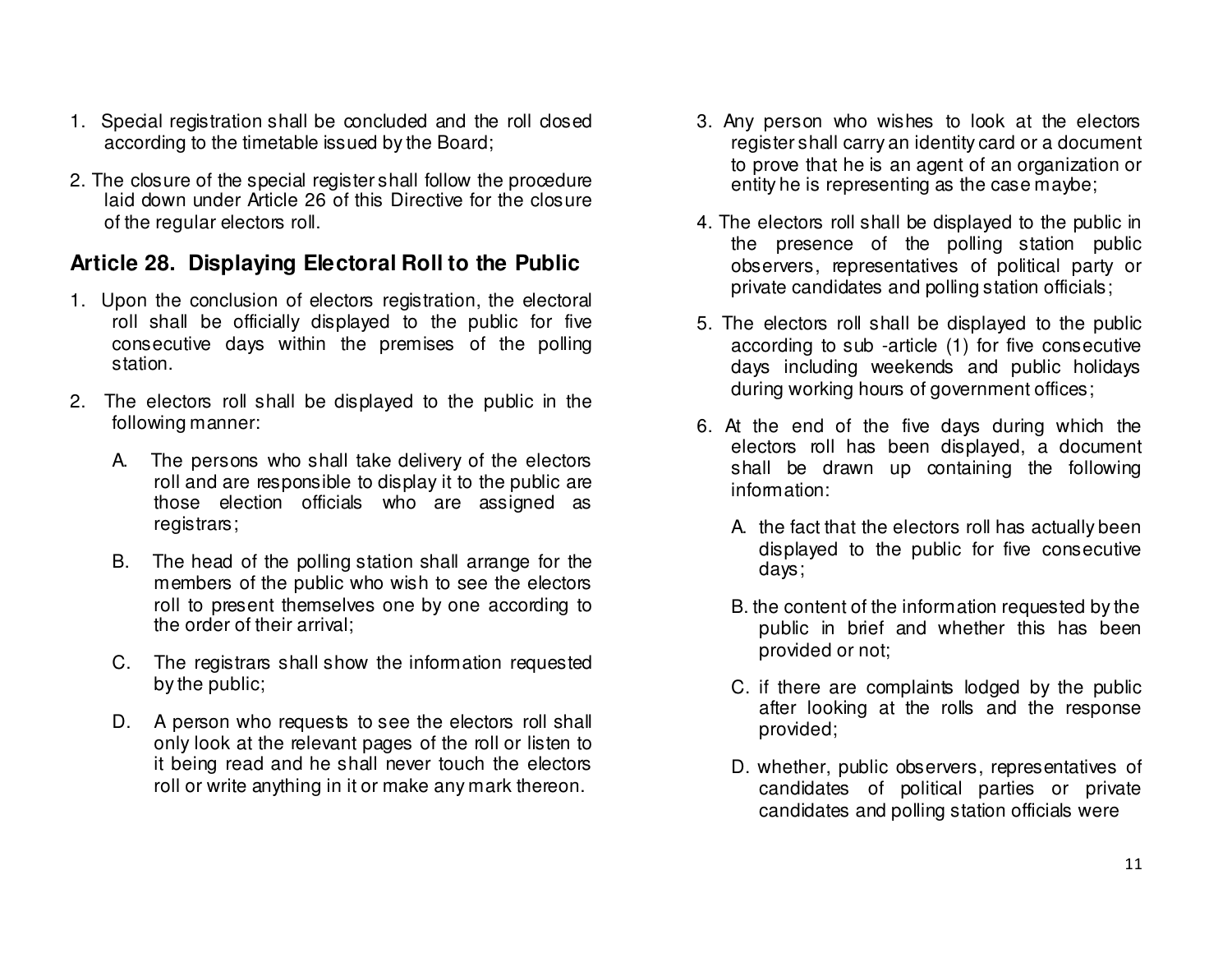present or not during the five days in which the electors roll has been on display.This document shall be signed by the public observers and election officials and kept as an official document.

# **Article 29. Cancellation of Registration**

- 1. Except for persons who are notoriously insane or fraudulently registered, or is in prison following a conviction, no registered elector shall be cancelled from the electoral register following a complaint.
- 2. When electors are imprisoned after a conviction, or when they become insane or when they act fraudulently, courts and 'Idirs' shall have a duty to immediately report the fact to:
	- A. the regional branch office of the secretariat of the Board or
	- B. the constituency or
	- C. the polling station
- 3. The regional branch office of the secretariat of the board or constituency or polling station which has received information pursuant to sub -article 2 above shall:
	- A. Cancel immediately the elector from the electors roll;
	- B. Record in the minutes the evidence for cancelling the elector according to sub- article (A) above;
	- C. the minutes recorded according (B) above, shall be signed by election officials and public observers.
- 4. Any person who fraudulently registers after he had been interdicted to vote shall be cancelled from the electors roll.
- 5. If any person is found to have fraudulently registered in the name of a deceased person and if election officials are convinced thereof, he shall immediately be cancelled from the electoral roll and the case will be brought to the concerned judicial authority.
- 6. Under the provisions of this article, an elector may be cancelled from the electoral roll up to polling day.

# **Article 30 Prohibited Activities during Elector Registration**

Anybody who commits one of the following prohibitedactivities shall be prosecuted according to the law:

- 1. A person who is registered on the electoral roll without fulfilling the criteria to qualify as an elector;
- 2. The registrar who registers an elector knowing that he does not qualify;
- 3. A registrar who registers electors outside the dates and time fixed for the purpose and contrary to the electoral timetable;
- 4. A person who is registered as an elector more than once , or in more than one polling station or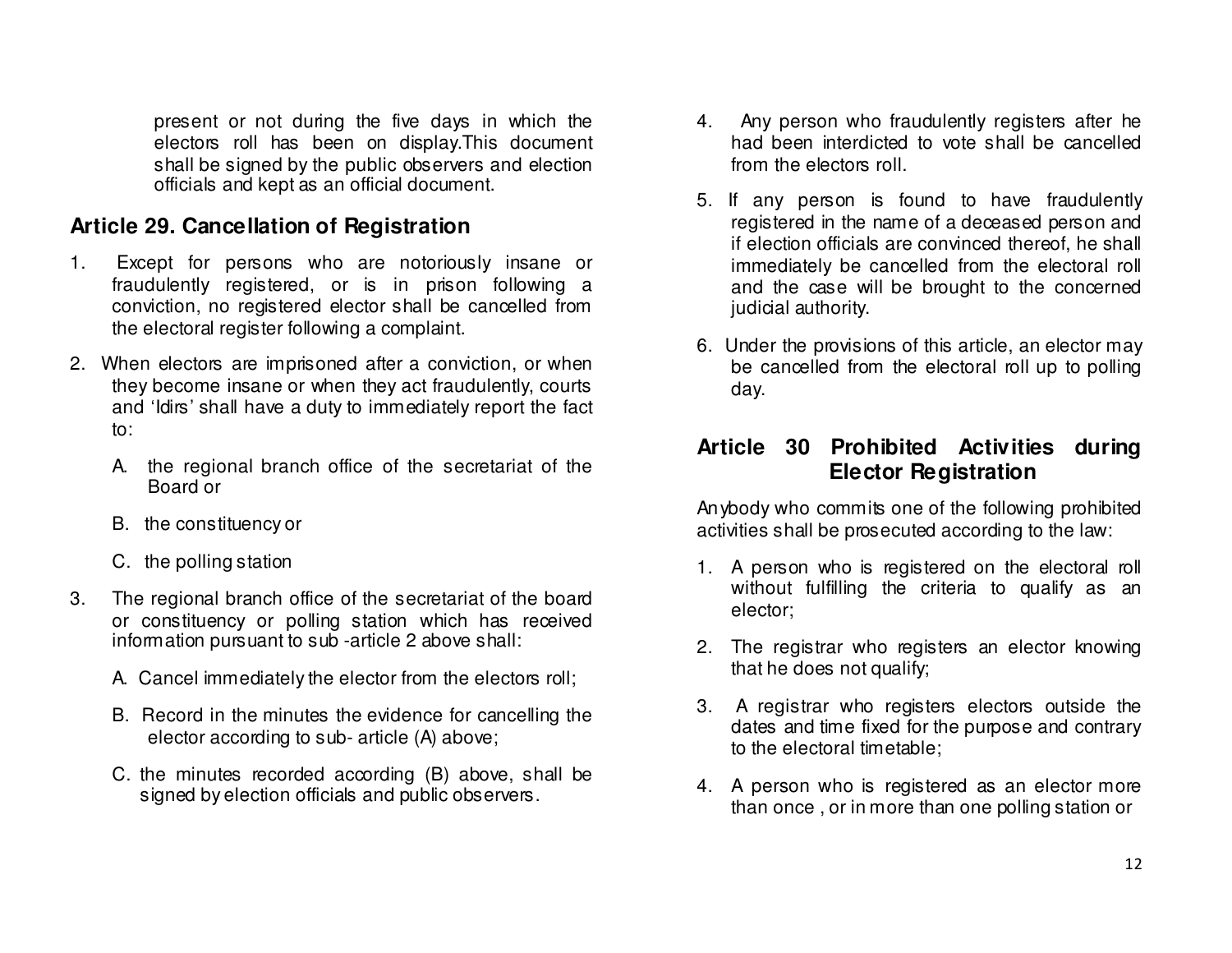who is found holding more than one elector's identity card;

- 5. A person who provides false information or evidence, or false document when registering as an elector;
- 6. A person who intimidates electors in any way to prevent them from registering or who gives false information or evidence for the same purpose;
- 7. A person who curtails or prevents another from exercising his right to register as an elector or lodge a complaint or who interferes with the exercise of that right;
- 8. A person who alters, crosses out or erases an elector identity card
- 9. A person who crosses out or erases from any electoral document a legally registered person;
- 10. A person who registers electors without being a registrar or without being assigned as a registrar by the head of the polling station according to article 7 sub- article 7 of this directive.

### **Article 31. Lodging a Complaint**

Complaints concerning elector registration shall be resolved pursuant to the provisions of Directive Number 1/2009 issued by the Board.

## A**rticle 32. Forms to be Utilized during Elector Registration and the Submission of Reports**

- 1. Election execution organs at all levels shall submit reports on their elector registration activities toelection execution organs above;
- 2. The report to be submitted under sub -article 1 of this article shall be done pursuant to the timetable issued by the Board.

# **Article 33. Duty to Cooperate**

Every person or organ shall have the duty to cooperate in implementing the provisions of this Directive.

### **Article 34. Penalty**

Any person who violates this Directive or who commits the offence of deliberately obstructing the electoral process shall be punishable according to the appropriate law.

#### **Article 35. Repealed Directives**

Any directive or practice that is inconsistent with matters covered by this directive shall not be applicable to them.